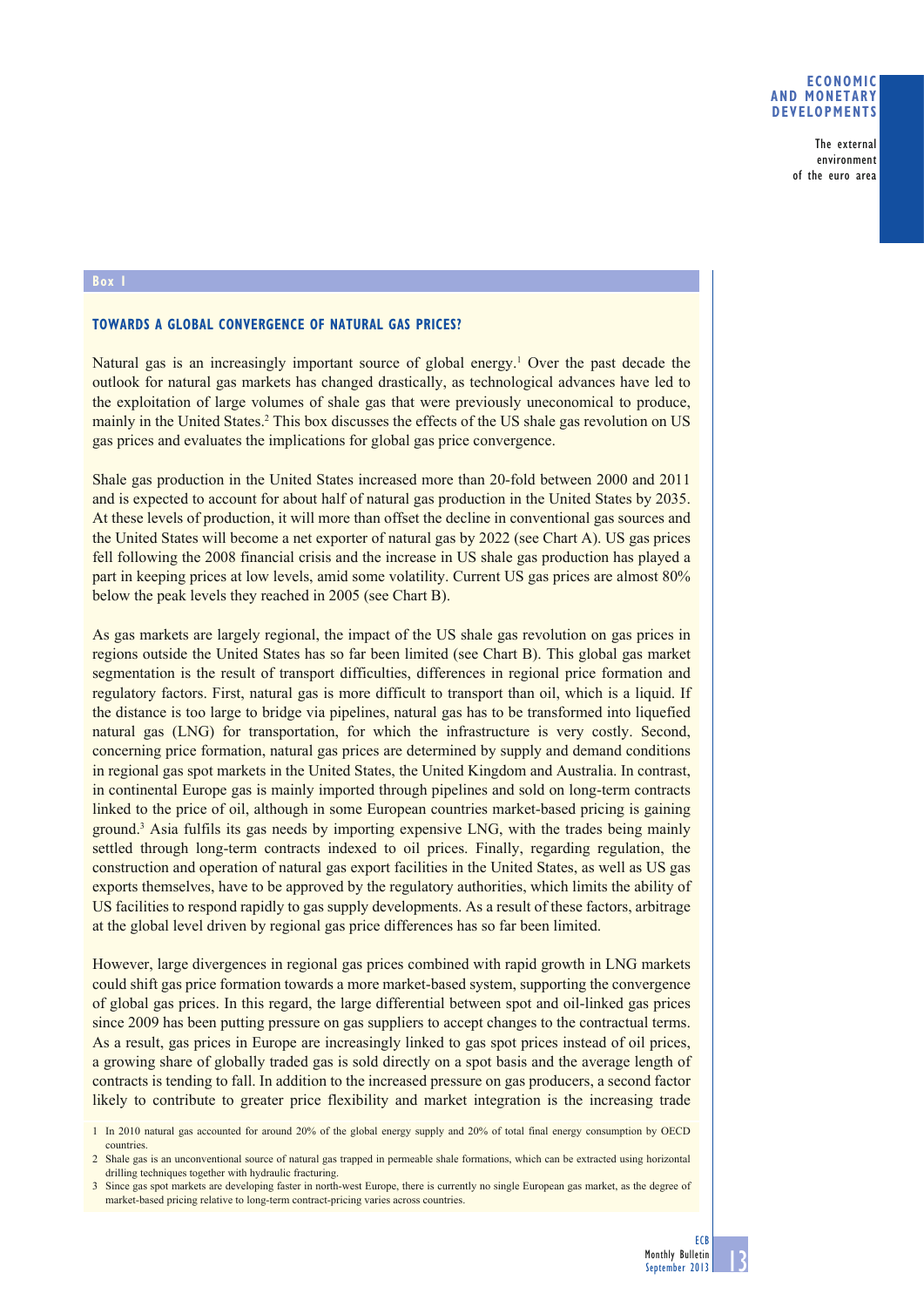in LNG. This is because LNG shipments do not require a physical link between the supplier and the customer, unlike in the case of a gas pipeline. Although currently only a small fraction of the LNG supply is freely tradable at the global level, trade in LNG has doubled in volume terms over the past decade as it has become more competitive compared with gas supplied by traditional pipelines. As a result, the prospect of increased LNG exports from the US driven by the country's shale gas revolution could foster global gas price convergence. The outlook for US natural gas is however subject to regulatory and political challenges. For example, US regulations prevent the rapid conversion of US LNG import facilities into export facilities as gas exports need to be approved on a case-by-case basis, and political debates concerning energy supply security and environmental issues further increase the uncertainties surrounding the outlook for US LNG exports.

Despite these uncertainties, global natural gas production is projected to increase steadily over the next two decades, mainly due to the shale gas revolution in the US, the potential of shale gas exploration in other regions and the discovery of a large gas field in Qatar. The rise in natural gas supply from conventional and non-conventional sources is expected to more than offset increases in natural gas demand. Depending on the degree of global price convergence, this is likely to keep gas prices competitive. The International Energy Agency projects natural gas prices in the US, Europe and Japan to reach respectively USD 8, 12 and 14 per million British thermal units

## **Chart A US natural gas production and net gas imports in the period 1990-2035**





#### **Chart B Regional natural gas prices and Brent crude oil prices**

(USD per MMBtu and USD per barrel)

- United States, Henry Hub **SAARA** United Kingdom, National Balancing Point
- and a
- Japan LNG
- Russian gas export price Brent crude oil (right-hand scale)



Source: US Energy Information Administration's Annual Energy Outlook 2012. Notes: Yearly data. The last observation refers to 2035. The dotted vertical line indicates the start of the projection period.

Sources: Bloomberg, Haver and Fame. Notes: The Russian gas export price is a proxy for European long-term contract prices. MMBtu denotes one million British thermal units. For the monthly data on gas benchmark prices, the last observation refers to July 2013, except for LNG in Japan, which refers to May 2013. In the case of the quarterly data on Russia's gas export prices, the last observation refers to the first quarter of 2013.